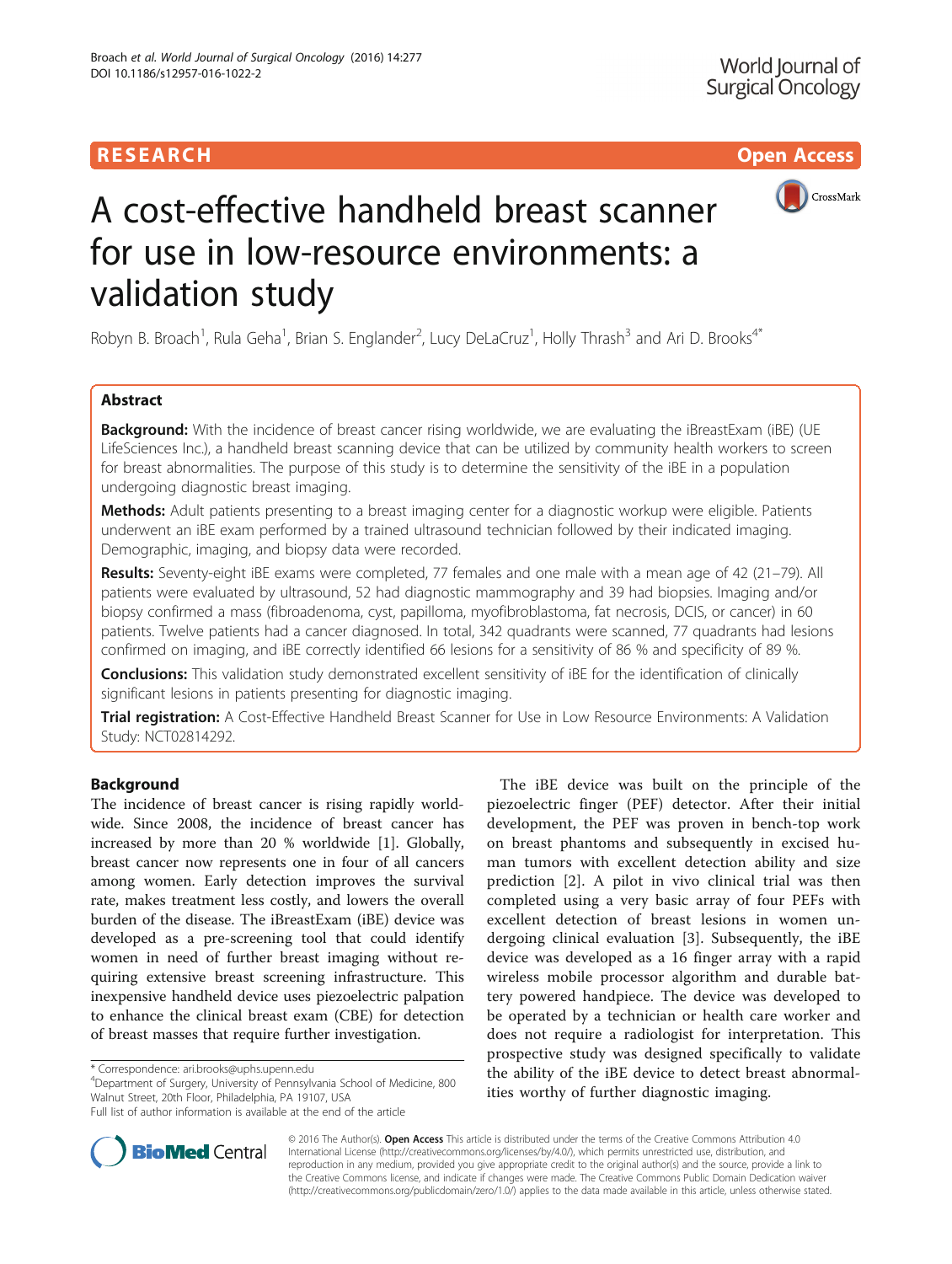## Methods

## Study design

Approval was obtained from the University of Pennsylvania Institutional Review Board (IRB, protocol # 819121) and the Abramson Cancer Center Clinical Trials Scientific Review Committee (CTSRMC, UPCC # 33113) for this study. All patients signed informed consent prior to participation.

Eighty-nine patients with suspected breast lesions were consented and examined with the iBE device from August 2014 through January 2015. Patients participated for one clinic visit during which the iBE device was used to examine the areas of concern as well as uninvolved areas of the breast. Eleven patients were excluded from the analysis due to missing the iBE data. Missing iBE data was a result of incomplete data transfer from the iBE. If the wireless communication of the device was incomplete, repeat scans were not attempted due to time constraints of the high volume at the breast imaging center. Results from the iBE did not influence or change the medical care given to the patients.

Women and men 18 years of age or older with symptomatic breast masses or women with asymptomatic breast masses discovered by palpation or imaging were included. Patients under 18 years of age were excluded.

The current pathway of breast lesion screening and detection at this institution begins with a screening mammogram in asymptomatic women. In women with a negative screening mammogram, the pathway is complete and a regular interval follow-up is recommended. This tends to be the case even in women with dense breast tissue. In women with an abnormal screening mammogram or palpable masses from clinical breast exam, a diagnostic mammogram is done in women over 40 and an ultrasound in all women. Typically, if a woman is under 35 with a palpable mass, mammography is skipped and ultrasound is the diagnostic test of choice. If the additional imaging reveals something suspicious, a biopsy may be recommended for confirmation. Since the inclusion criteria required the participating patients to have a mass detected by palpation or imaging, the majority of the patients were recommended for further imaging. All follow-up diagnostic information was extracted from the electronic medical record and recorded. The type and number of diagnostic techniques were determined by the radiologist and/or the surgical oncologist based on the results of the previous exams, not including the iBE.

# Classification

Initially in this study, a positive or a negative finding was defined only by the Breast Imaging-Reporting and Data System (BIRADS) classification assigned by the radiologist interpreting the results of the diagnostic technique(s). BIRADS 1 and 2 defined a negative detection while BIRADS 0, 3, 4, 5, and 6 defined a positive detection or clinically relevant finding. However, it was discovered that many of the radiology reports classified as BIRADS 1 or 2 reported a measurable finding such as a cyst. Since the iBE was designed to be a pre-screening tool with the intent to identify all lesions, not just cancerous lesions, the positive/negative classification for this study was revised to include the presence or absence of clinically relevant detectable lesions as follows: negative findings included negative study, fibrocystic changes, benign calcification, and gynecomastia while positive findings included fibroadenoma, cyst, myofibroblastoma, fat necrosis, papilloma, ductal carcinoma in situ (DCIS), or cancer. Thus, when analyzing the iBE results by independent quadrants, each iBE quadrant was compared to the correlating quadrant of a mammography, ultrasound, biopsy, or MRI. A positive finding was defined as the presence of a measurable finding in that quadrant independent of BIRADS classification.

## Device

The iBreastExam™ or iBE™ (Fig. [1a, b](#page-2-0)) consists of a handheld compression probe containing a  $4 \times 4$  array of piezoelectric tactile pressure sensors, a custom built electronic board and a tablet. The iBE communicates wirelessly with a mobile device to display and store the findings in real time. Compression data are recorded as a unique file at the end of every scan to the mobile device which is synced to an encrypted database via Dropbox where a copy is saved. No identifiable data are collected or stored by the iBE software.

The iBE evaluations were performed by an ultrasound technologist who was trained to use the iBE by the manufacturer and the principal investigator of the study. Training involved 1 h of education about the functions of the device, practice on a breast phantom, and then 10 observed iBE studies with the principal investigator. The results of the iBE were displayed on the touch screen in a pressure map fashion (Fig. [1c, d](#page-2-0)). Green indicates normal breast tissue while red indicates a lesion was detected meaning the iBE is suggesting further testing to characterize the lesion, as the iBE does not differentiate the type of lesion it detects. The patient lies in the supine position while the test was done. The device was calibrated on the breast in an uninvolved area; it can be recalibrated multiple times. The iBE records the data and collects into  $4 \times 4$  array map of the breast, and each individual square represents the  $4 \times 4$  array of the PEFS. This map was divided into sectors demarcated by three consecutive hours of a clock in order to directly compare to the clock positioning assigned by mammography or ultrasonography.

# Results

The mean age of the patients was 42 years old (age range 21 to 79 years). The racial distribution of the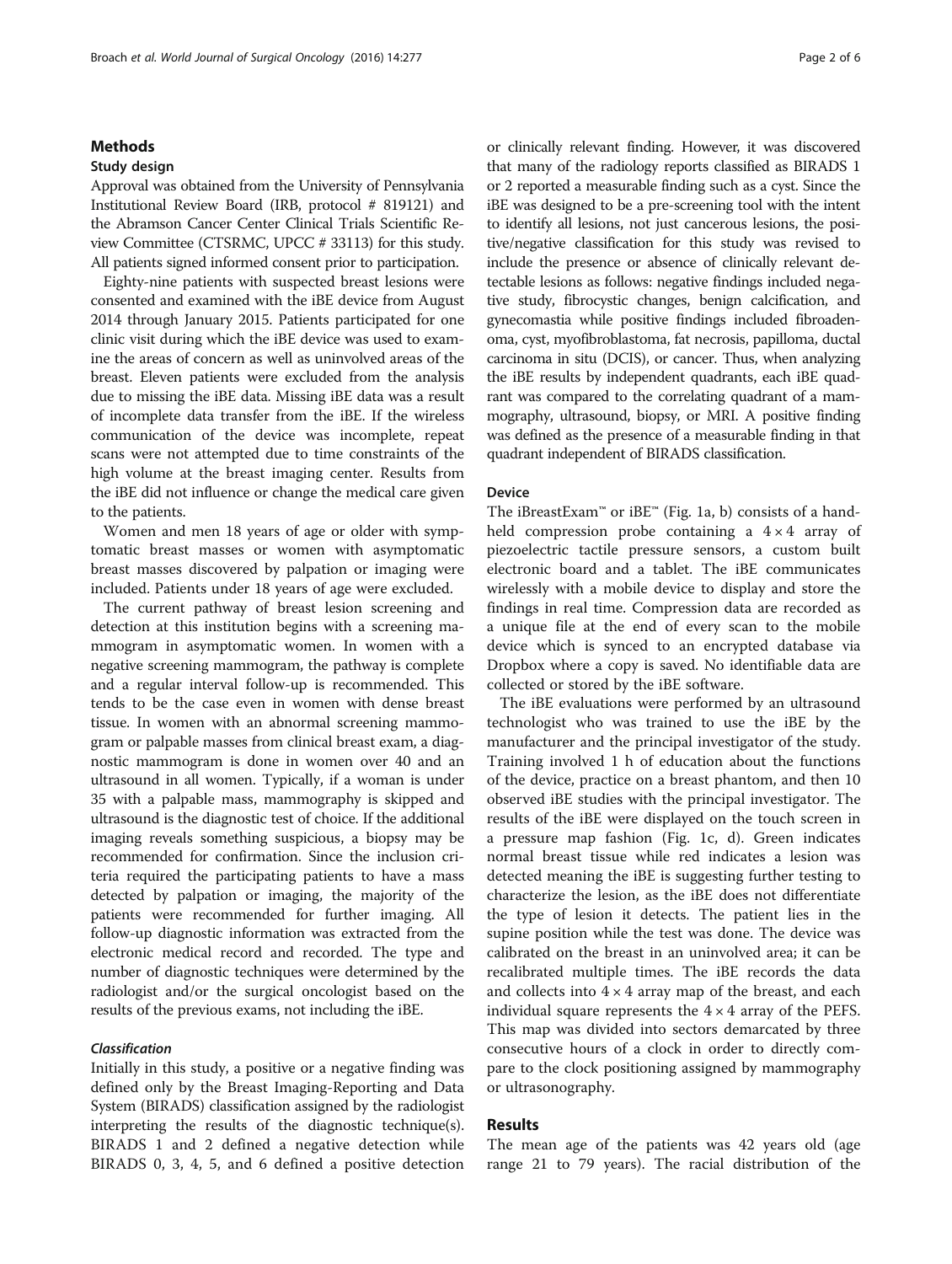<span id="page-2-0"></span>

patient population was 51 % Caucasian, 35 % African American, 3 % Asian, 5 % Hispanic, and 6 % Unknown. One male participated in the study. All 78 patients underwent ultrasonography while only 52 underwent mammography and 39 underwent biopsies (50 %).

The iBE results were evaluated by definitive quadrants. The definitive quadrants break down the superimposed clock into four equal sectors (e.g., 12–3, 3–6, 6–9, 9– 12). The quadrants were defined when the iBE identified a positive finding; the positive finding became the center of a quadrant, meaning if a positive finding was identified at 5:00, the first quadrant would be 3:30–6:30 and the remaining quadrants defined as follows 6:30–9:30, 9:30–12:30, and 12:30–3:30.

Through imaging, 77 of the quadrants were determined as a positive detection and 265 as negative findings with an overall total of 342 quadrants evaluated by the iBE (Table 1). Out of the 77 positive quadrants, 66 were identified correctly (true positive) by the iBE resulting in a  $Sn = 85.7$  %, and 237 out of 265 quadrants were correctly characterized normal (true negative) resulting in  $Sp = 89.4$  %. Also, illustrated in Table 1 are the

| Table 1 iBE accuracy measures by definitive quadrants |  |  |  |
|-------------------------------------------------------|--|--|--|
|-------------------------------------------------------|--|--|--|

| Total definitive<br>quadrants $N = 342$ | Mass<br>positive | <b>Mass</b><br>negative | Measures                                    |
|-----------------------------------------|------------------|-------------------------|---------------------------------------------|
| Test positive quadrant                  | 66               | 28                      | $PPV = 70.2 %$                              |
| Test negative quadrant                  |                  | 237                     | $NPV = 95.6 %$                              |
| Measures                                |                  |                         | $Sn = 85.7 %$ Sp = 89.4 % Accuracy = 88.6 % |

positive detection rate, negative detection rate, and accuracy, positive predictive value  $(PPV) = 70.2$  %, negative predictive value  $(NPV) = 95.6$  %, and accuracy  $(Acc) = 88.6$  %, respectively.

Table 2 demonstrates the distribution of BIRADS categories according to the patient's final report of the evaluation of the entire breast. BIRADS (1 and 2) were assigned to 30 patients, and BIRADS (3, 4, 5, and 6) were assigned to 48 patients. A total of 5 masses went undetected by the iBE, all of which were under 1 cm in size. Of the false negatives, 3 false negatives were classified as BIRADS 3, noncancerous findings while the remaining 2 were cancerous and classified as BIRADS 4 until biopsies were completed. Two of the 3 noncancerous false negatives were fibroadenomas, and the remaining 1 was stromal calcification. One cancerous false negative was retroareolar 0.5 cm ductal carcinoma in situ, and the second was 0.7-cm mucinous carcinoma located at 8:30, 6 cm from the nipple.

**Table 2** Distribution of BIRADS and number of FN in each category

| production of only too and named on minded to category |              |           |  |
|--------------------------------------------------------|--------------|-----------|--|
| <b>BIRADS</b>                                          | Final report | No. of FN |  |
| $\mathbf{1}$                                           | 3(4%)        | 0         |  |
| 2                                                      | 27 (35 %)    | 0         |  |
| 3                                                      | 26 (33 %)    | 3         |  |
| $\overline{4}$                                         | 13 (16.7 %)  | 2         |  |
| 5                                                      | $1(1.3\%)$   | 0         |  |
| 6                                                      | 8 (10 %)     | 0         |  |
| Total                                                  | 78           | 5         |  |
|                                                        |              |           |  |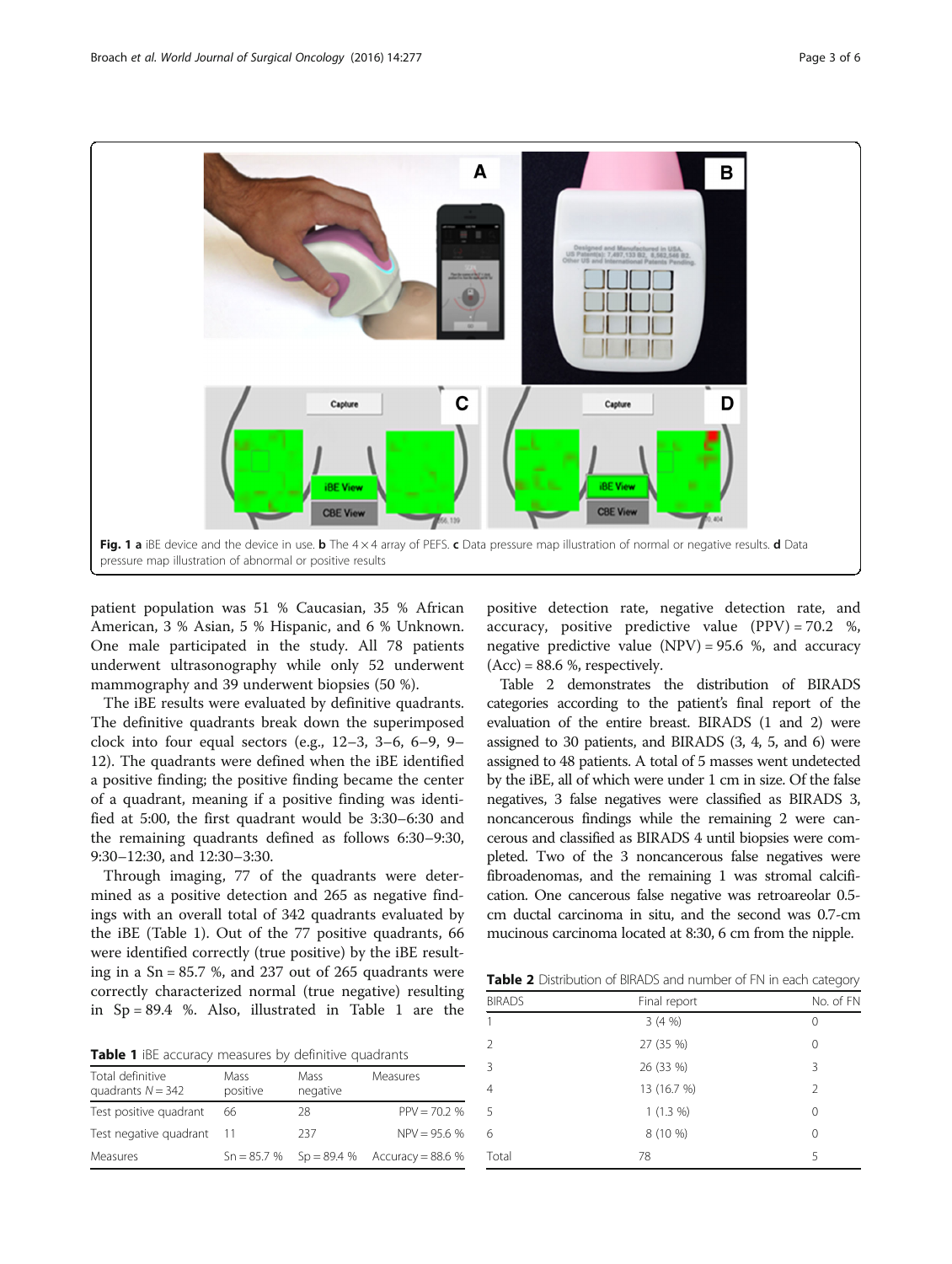## **Malignancy**

Of the 78 patients, 12 patients were found to have a malignancy. Ten of the 12 cancerous diagnoses were detected by the iBE  $(Sn = 83 \%)$ ,  $Sp = 74.5 \%)$  while 2 were undetected (Table 3). The size of malignancies detected ranged from of 0.9 to 3.8 cm with a mean size of 1.91 cm  $\pm$  0.9. The two undetected by the iBE mean size was  $0.6 \pm 0.1$  cm. One of the undetected malignancies was ductal carcinoma in situ; the other was mucinous carcinoma. Out of the 10 malignant masses detected by the iBE, 6 were invasive ductal carcinoma, 2 were invasive mammary carcinoma and 1 was ductal carcinoma in situ. Two of the detected masses were located in the retroareolar region.

Diagnostic mammograms were performed on 11 of the 12 cancers diagnosed, while one patient had a diagnostic ultrasound only (Table 4). Ten of the 11 cancers were detected by mammogram  $(Sn = 91 \%)$ and one undetected, a 1-cm size invasive ductal carcinoma. The iBE detected the cancer the mammography missed; conversely, mammography identified the cancers the iBE missed.

Tables 3 and 4 display the accuracy of malignancy detection of the iBE evaluation and mammography. Table 4 shows the diagnostic mammogram with a total of 32 positive findings. Positive findings for mammograms were defined by the radiologist assigned BIRADS 0, 4, 5, and 6, and negative evaluations were defined as BIRADS 1, 2, and 3. BIRADS 3 is added to the negative evaluation, because BIRADS 3 is considered nonmalignant category. All but one of the BIRADS 0 was eventually determined to be a BIRADS 4 by ultrasound or biopsy. The positive predictive value, negative predictive value, and the accuracy of the mammogram to detect cancer were determined to be 33.3, 95.5, and 59.6 %, respectively. The positive predictive value, negative predictive value, and the accuracy of the iBE to detect cancer were determined to be 10.6, 99, and 74.9 %, respectively.

## **Discussion**

The iBE demonstrated acceptable sensitivity and specificity in this cohort of patients requiring diagnostic imaging for palpable lesions or abnormal screening mammograms. This study was designed to validate the iBE's ability to detect lesions in patients with a positive breast exam or imaging.

Table 3 iBE accuracy for malignancy detection

|           | No cancer  | Cancer       | Total |
|-----------|------------|--------------|-------|
| $IBE (+)$ | 84         | 10           | 94    |
| IBE $(-)$ | 246        | 2            | 248   |
| Total     | 330        | 12           | 342   |
| Measures  | $Sn = 83%$ | $Sp = 74.5%$ |       |

Table 4 Mammogram accuracy for malignancy detection

|                 | No cancer  | Cancer     | Total |
|-----------------|------------|------------|-------|
| Mammogram $(+)$ | 20         | 10         | 32    |
| Mammogram $(-)$ | 21         |            | 21    |
| Total           | 41         | 11         | 52    |
| Measure         | $Sn = 91%$ | $Sp = 51%$ |       |

Mammography and ultrasonography demonstrate sensitivity rates of 85–88 % [[4](#page-4-0)–[7](#page-5-0)] and 93–97 % [\[7](#page-5-0)–[10\]](#page-5-0) for a general screening and diagnostic population, while the iBE in this population of known detectable findings demonstrated a comparable sensitivity of 85.7 %. The performance of this device meets the threshold of a pre-screening device when compared to the current pre-screening tool, CBE, which has a sensitivity of 50–60 % [[11](#page-5-0), [12\]](#page-5-0).

The iBE detected all but two of the malignancies, both of which were less than a 1 cm in size. This threshold is an important one for a pre-screening device in lowresource settings. The goal of early detection is to identify malignancies where intervention will improve survival, possibly with reduced need for expensive and morbid adjuvant therapy. Identifying cancers in stages I and II before they become stages III or IV definitely fulfills this criterion in a low-resource environment [[13](#page-5-0)–[16\]](#page-5-0). The iBE is designed to be a pre-screener in order to help identify masses that need to be investigated further; therefore, this amplified sensitivity could be valued to detect potentially significant underlying masses.

Directly comparing the sensitivity of cancer detection demonstrates that both the iBE (83 %) and mammography (91 %) are reliable tools to identify patients with cancer (Tables 3 and 4). While the sensitivity of cancer detection is lower, the specificity of the iBE (74 %) surpasses that of mammography (51 %) indicating that the iBE is superior to mammography at not falsely identifying patients with cancer suggesting that the iBE as a pre-screening tool will be less likely to cause unnecessary stress and anxiety.

Reexamining the iBE results to reflect a patient outcome instead of a single breast or a portion of the breast, we determined that 61 of the 78 patients required a mammogram or an ultrasound for further evaluation of the screening results. Of those 61 patients, 56 (91.8 %) were properly recommended by the iBE for a mammogram or ultrasound; however, 5 (8.2 %) were missed by the iBE that needed a mammogram or ultrasound for further information. Based on the imaging results, 17 patients did not require a mammogram or ultrasound, 4 (23.5 %) of them were identified correctly by the iBE while 13 (76.5 %) were not.

All 78 patients were eligible to participate in this study due to positive imaging, clinical breast exam, or a selfbreast exam identifying a suspicious area directing them down the diagnostic pathway, resulting in a 50 % biopsy rate for this study population. This incidental high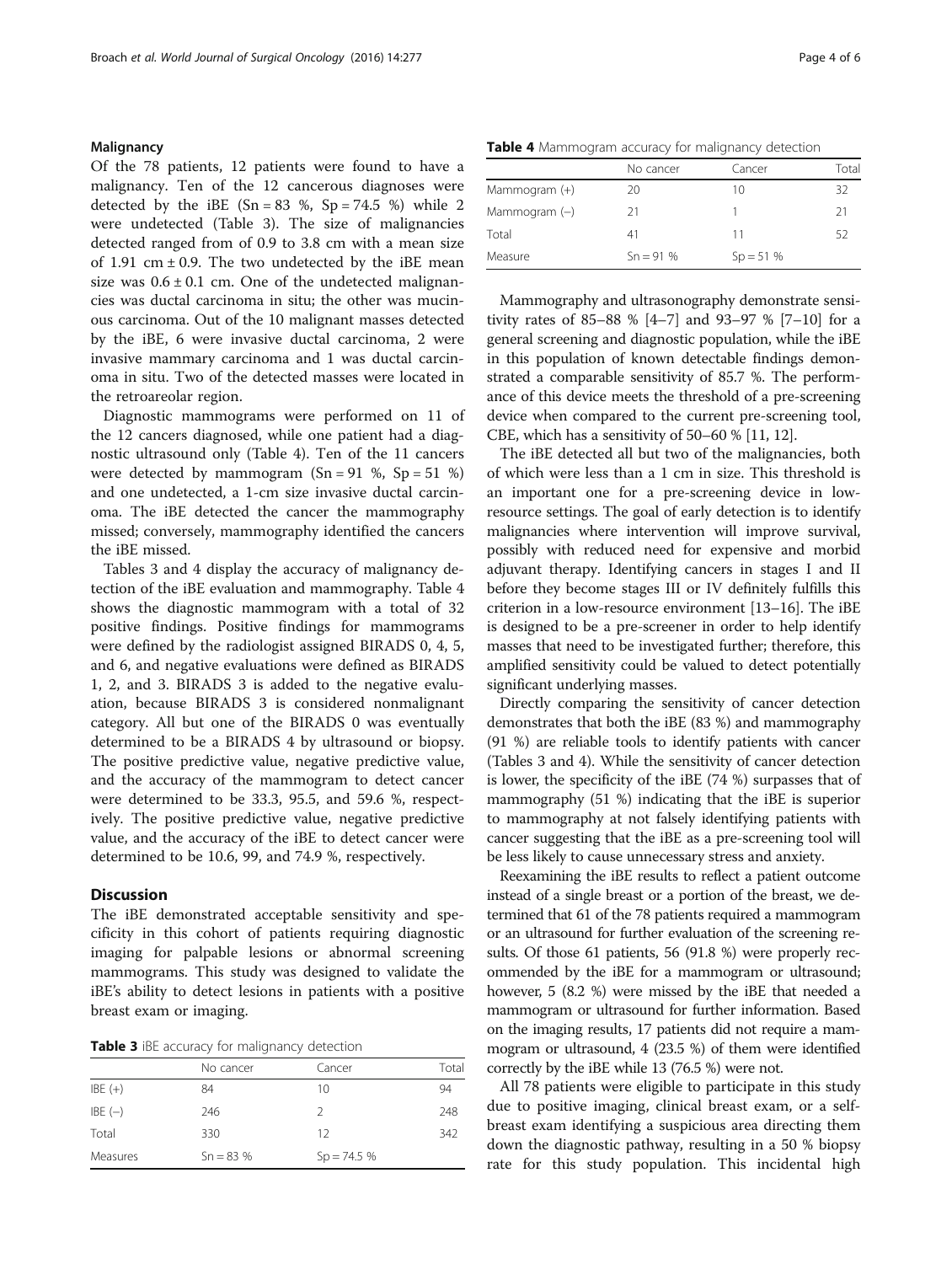<span id="page-4-0"></span>biopsy rate was beneficial because the biopsy results confirmed the identity/classification of the suspicious masses detected by the iBE or imaging. We demonstrated the iBE's ability to screen similar to mammography in this cohort. The iBE screenings in this study did not lead to an increase rate of biopsies as the iBE results did not influence the patient's diagnostic pathway. The high biopsy rate in this study was a result of examining a population on the diagnostic testing pathway.

The iBE is a sensitive tool that is ready for validation in a large screening cohort. This screening study is already underway, and we hope to have a reliable specificity value from that trial before deploying this device in lowresource settings around the world. Because the device is portable, radiation free, and painless and does not require a radiologist, the iBE is an excellent pre-screening device. When used to select patients for further diagnostic workup with mammogram, ultrasound, and/or biopsy, the iBE has the potential to bring access to breast cancer screening and diagnosis to women who currently have little or no access to screening mammography worldwide.

We see the iBE as a potential powerful screening tool for use in the third world countries with limited resources where mammography and clinical breast exam by a trained physician is not readily available. Positive findings by the iBE could then allow for patients to be referred to larger medical centers where ultrasound and mammography may be available and, more importantly, where surgical excision could be performed. Training lay people on the use of the device could potentially provide screening to rural and underserved areas of undeveloped nations where women historically have had no access to breast cancer screening. The iBE device is currently being piloted in a rural area in India where due to limited economic resources, women have essentially no access to mammography and present with late-stage breast cancers. As described in the literature, late-stage breast cancers have poorer prognosis than early stage breast cancers [\[16\]](#page-5-0). Due to the significantly lower cost of the iBE compared to conventional mammography, we see this device as a very useful adjunct to breast cancer detection worldwide in underdeveloped, third world nations with limited medical economic resources and a need for improved breast cancer screening. Indeed, a group in Bangalore, India, has recently reported on the use of the iBE in a population of women presenting for annual health exams [[17](#page-5-0)]. Abnormal iBE studies were followed by directed ultrasound or mammography as confirmatory studies. In that population, a sensitivity of 84 % and specificity of 94 % for the detection of image detected breast lesions.

## Conclusions

This validation study demonstrated excellent sensitivity of iBE for the identification of clinically significant

lesions in patients presenting for diagnostic imaging. The iBE demonstrates significant potential as a low-cost screening tool in low-resource environments.

## Abbreviations

Acc: Accuracy; BIRADS: Breast Imaging-Reporting and Data System; CBE: Clinical breast exam; CTSRMC: Clinical Trials Scientific Review Committee; DCIS: Ductal carcinoma in situ; iBE: iBreastExam; IRB: Institutional Review Board; NPV: Negative predictive value; PEF: Piezoelectric finger; PPV: Positive predictive value

#### Acknowledgements

Mihir Shah and Matthew Campisi of UE Lifesciences, Inc. are acknowledged for their technical and logistical support in this clinical trial.

#### Funding

This study was supported by Pennsylvania CURE Grant # 4100059198.

#### Availability of data and materials

The datasets during and/or analyzed during the current study are available from the corresponding author on reasonable request.

#### Authors' contributions

ADB conceived the study and the design, assisted in the data analysis and interpretation, and helped draft and critically revised the manuscript. RBB's contributions were data acquisition, analysis, and interpretation and drafting the manuscript. BSE performed the analysis and interpretation of the radiologic data. HT was the device supervisor and lead technician of the data acquisition. RG and LD assisted in the data interpretation. All authors above made significant contributions to the content, design, and revision of this manuscript. The results of this study were presented at the American Society Breast Surgeons annual meeting April 2016, Dallas, TX. All authors read and approved the final manuscript.

#### Competing interests

Ari D Brooks, MD, is a co-inventor on the original patent of the device held by Drexel University. Holly Thrash is a support research personnel provided by UE Lifesciences Inc.

#### Consent for publication

Not applicable.

#### Ethics approval and consent to participate

Approval for this clinical trial was obtained from the University of Pennsylvania Institutional Review Board (IRB FWA00004028, protocol # 819121) and the Abramson Cancer Center Clinical Trials Scientific Review Committee (CTSRMC, UPCC # 33113) for this study. Prior to participation, all patients signed informed consent form approved by the entities listed above.

#### Author details

<sup>1</sup>Department of Surgery, University of Pennsylvania School of Medicine, 3400 Spruce Street, 4 Silverstein, Philadelphia, PA 19104, USA. <sup>2</sup>Department of Radiology, Pennsylvania Hospital, 800 Spruce Street, Philadelphia, PA 19106, USA. <sup>3</sup>UE Lifesciences Inc., 3711 Market St, Suite 800, Philadelphia, PA 19104 USA. <sup>4</sup> Department of Surgery, University of Pennsylvania School of Medicine, 800 Walnut Street, 20th Floor, Philadelphia, PA 19107, USA.

#### Received: 20 July 2016 Accepted: 7 October 2016 Published online: 28 October 2016

#### References

- 1. International WCRF. Breast cancer statistics. 2012. [http://www.wcrf.org/int/](http://www.wcrf.org/int/cancer-facts-figures/dataspecific-cancers/breast-cancer-statistics) [cancer-facts-figures/dataspecific-cancers/breast-cancer-statistics.](http://www.wcrf.org/int/cancer-facts-figures/dataspecific-cancers/breast-cancer-statistics)
- 2. Yegingil HH, Shin WY, Shih WH. Probing model tumor interfacial properties using piezoelectric cantilevers. Rev Sci Instrum. 2010;81:095104.
- Xu XX, Gifford-Hollingsworth C, Sensenig R, Shih WH, Brooks A. Breast tumor detection using piezoelectric fingers: first clinical report. J Am Coll Surg. 2013;216:1168–73.
- 4. Brem RF, Lenihan MJ, Lieberman J, Torrente J. Screening breast ultrasound: past, present, and future. Am J Roentgenol. 2015;204:234–40.